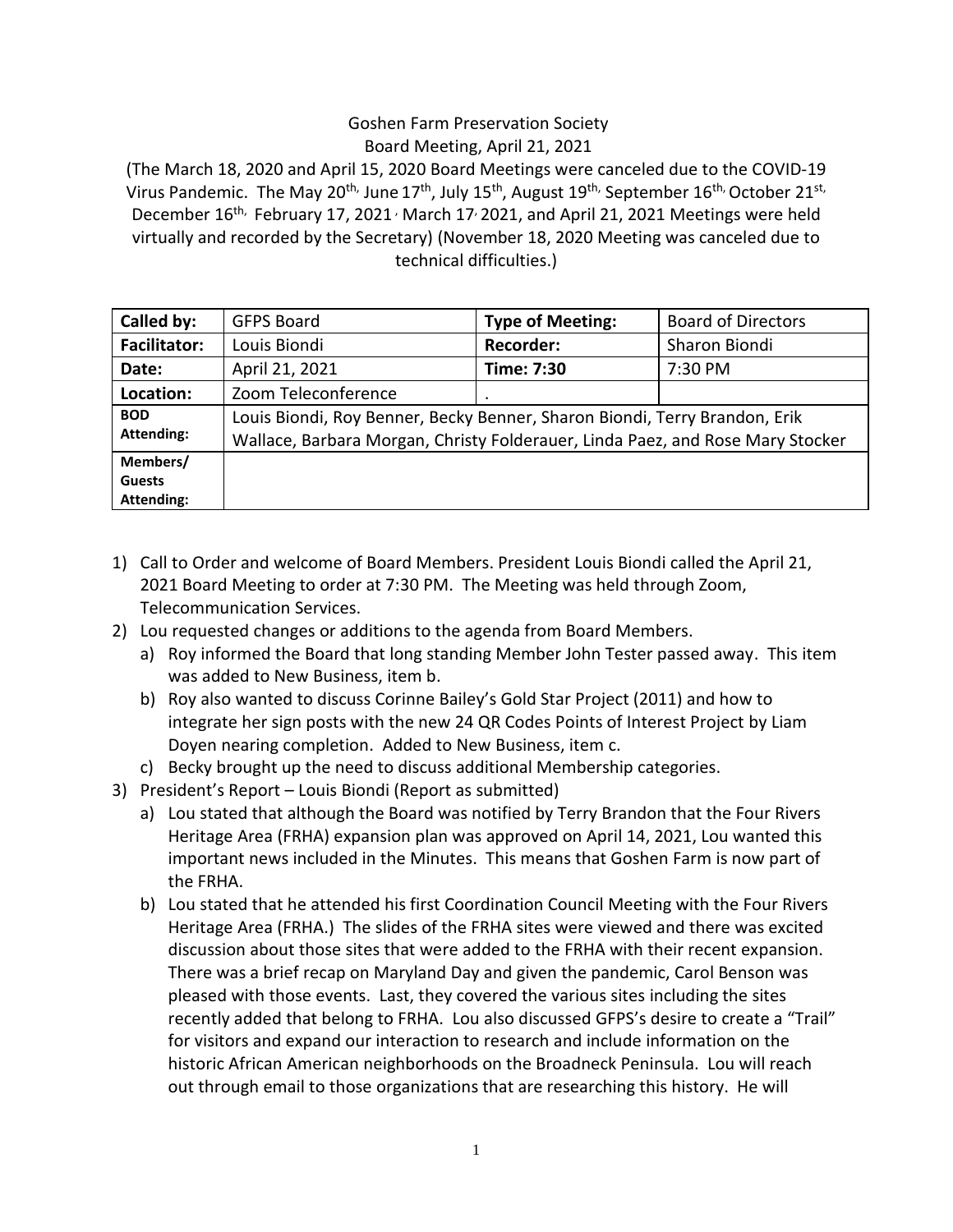attempt to have a meeting with these groups and our Board in the next several months. **(Action Item: 442-04-21)**

- c) Becky asked for clarification of Lou use of the term, "soft match"in the Financial Development portion of his President's Report. Lou clarified this.
- 4) Vice President's Report Erik Wallace (No report submitted)
- 5) Treasurer's Report Christy Folderauer (No Financial Report submitted)
	- a) Lou stated that Christy may be joining the Meeting later. He reported that Christy, Smitty and he met last Thursday, April 15<sup>th</sup> and QuickBooks expert Sharon Smith joined us virtually. The purpose of the meeting was to go over the format for future Financial Reports that the Treasurer will complete. Discussion included the information needed by various Board Members and clarity in other financial areas (such as the Maryland State Capital Grant). Lou reviewed the Chart of Accounts and sent his recommendations to Christy and Sharon Smith. Secretary Biondi had sent Christy and Sharon Smith copies of the October 31, 2020 Financial Report as a guide. At the March Meeting, Secretary Biondi stated that the Board does not have complete Financial Reports for all of 2020 except for April 2020, May 2020 and October 31, 2020. Sharon asked if Christy and Sharon Smith were going to generate full reports for those 9 nine months. Sharon Smith stated that the data has been put into the accounting system. Once they have an example of a full Financial Report, they will be able to generate full reports for those months.
	- b) Christy sent an email report informing the Board that she had filed the Maryland Personal Property tax return, had filed the IRS Form 990-N and had filed the State of Maryland Sales Tax Report.
	- c) Christy also informed the Board that she has entered PayPal reports through March, and she will be contacting PayPal to update report options from them.
	- d) Christy now has a debit card from First National Bank (FNB) that will facilitate paying recurring bills.
	- e) (**At the March 17 Meeting, Becky stated that the CSC Garden Club (a 501c3) files a Maryland Annual Update of Registration Form (COR-92) which is due April 15th annually and Form 990-N must accompany this filing. Also required by Maryland is a completed Form COF-85, Annual Financial Report for Charities which accompanies COR-92).** Secretary Biondi is leaving this note in as a reminder to Christy.
- 6) Review/Approval of Minutes March 17, 2021 Board Meeting Minutes
	- a) Becky made a motion to approve the March 17, 2021 Minutes with corrections. Erik seconded. The motion to approve the Minutes with corrections carried.
- 7) Committee Reports
	- a) Building & Maintenance (Vacant)
	- b) Communications Barbara Morgan (Report as submitted)
		- i) Barbara Morgan is covering: the Caper articles, the GFPS Quarterly Newsletter, the Historic Goshen Farm and Educational Center Facebook Page, the GFPS website in conjunction with Shannon Beauchamp Lepthien from Color Fire Media, MailChimp blasts and coordinating publicity with various committee chairs.
		- ii) Barbara reported that she sold 184 Kayak Raffle tickets.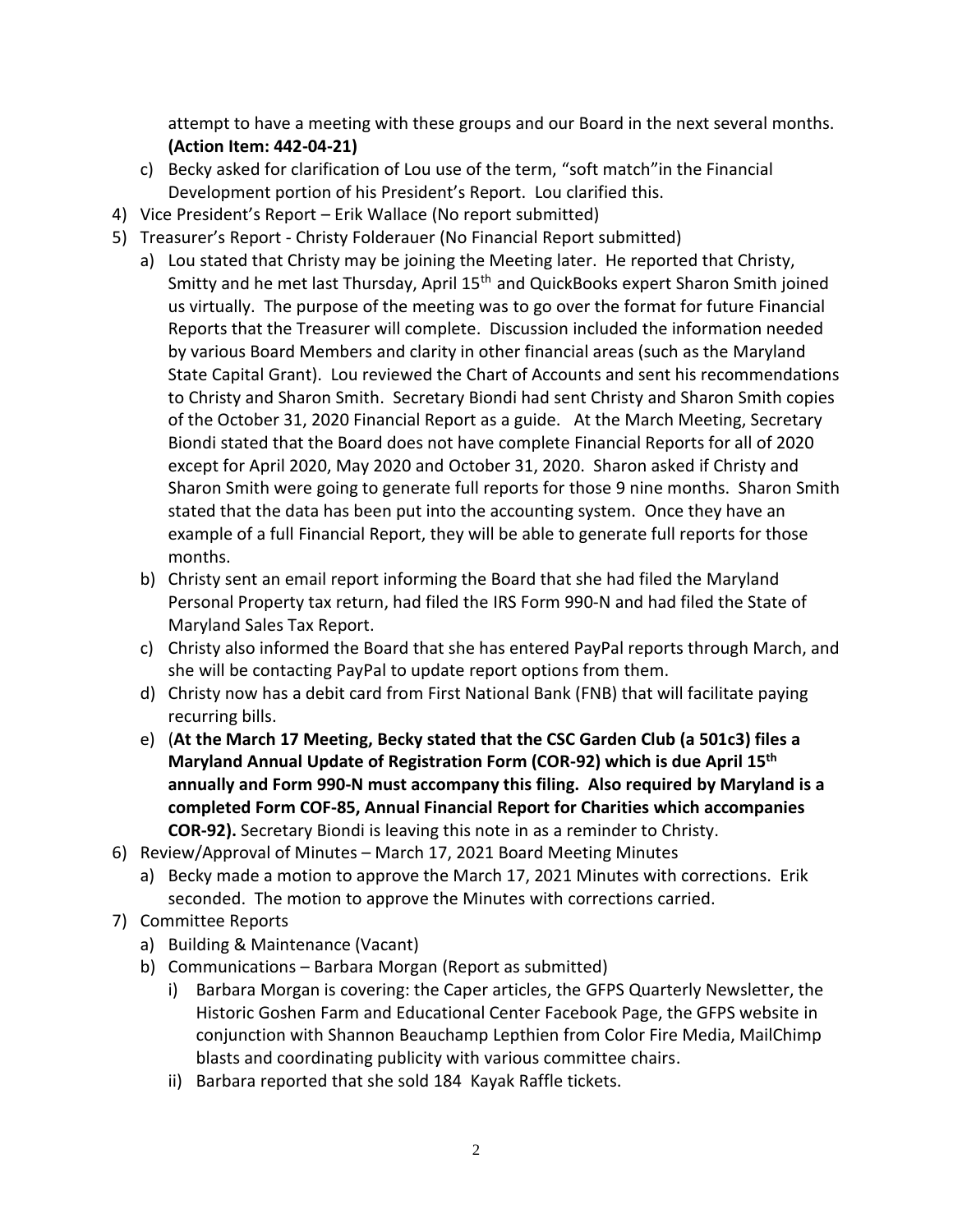- (1) As relates to Board Members taking 10 Kayak Raffle tickets to sell as we have done in the past, Lou reminded the Board that it had agreed in 2020 that no Board Member can win this raffle.
- iii) Barbara also stated that the 2nd Sign-up Genius for Roy's Work Day at the Farm on April 10<sup>th</sup> created a better response. There were over 25 volunteers at the "Work Day". There was an issue with the MailChimp email list. Barb made some corrections and is continuing to work on this problem. Barb sent out thank you emails (from Roy) to the volunteers who came on April 10<sup>th</sup>.
- iv) Barb also sent out emails regarding the Virtual Spring Open House (April  $24<sup>th</sup>$ ), the Broadneck Grill Fundraiser (April 28<sup>th</sup>) and the Kayak Raffle.
	- (1) Terry asked Barbara and Erik about a rehearsal for the Virtual Open House. Erik reviewed what each speaker will be covering and suggested a 30-minute presentation for each speaker but stated that there will not be time for a rehearsal. More discussion ensued.
- v) Lou reported that he and Barbara are working on reviewing management programs to hold Membership, track tasks, track volunteer hours and more. Barb recommended Little Green Light at a cost of \$39/ month. More research will be done. Barb spoke to the benefits of having a management program (particularly for Membership).
- c) Education Committee Terry Brandon (Report as submitted)
	- i) Terry's report provided a follow up summary on the **FY2022 Maryland Heritage Areas Authority Grant Program (MHAA) Capital Grant application for the Goshen Farm Milk House & Servant's Quarters Roof and Restoration.** GFPS will be notified by July 8, 2021 if we receive the grant. If the grant is approved, we are scheduled to begin the work in September 2021. The Grant Funds from MHAA would be \$6,669.00. The matching dollar amount from GFPS would be \$2,301.00. The in-kind donation from GFPS would be \$4,368.00 for volunteer work hours (grant volunteer hourly rate is \$29.51).
	- ii) Terry is still negotiating with Broadneck Baptist Church regarding their request and subsequent proposal for a summer camp to be held at Goshen Farm.
	- iii) Terry commented on a few things that were not in his report.
		- (1) Next Wednesday, April 28<sup>th</sup>, 7-8 BHS students will be coming to Goshen Farm with teachers to do invasive species activities from 11:30 am-1:30 pm. Also, on April 28<sup>th</sup>, approximately 8 students from BHS and AACC under the supervision of Tim Tumulty of AACC are coming to Goshen Farm to fly drones from 1:00 pm - 3:00pm. This class which is a combined class of two scheduled student events indicate to Terry that the schools are beginning to plan and use Goshen Farm as an educational center again.
- d) Events Erik Wallace (Report as submitted)
	- i) Erik reported that by next Meeting the Board will need to decide whether we are going to hold our Summer Acoustic Concert Series. Lou asked Erik to send Scott Powers an email discussing the probability of holding concerts under current COVID-19 restrictions and the willingness of bands to participate. Erik will contact Scott.
	- ii) Erik stated that the CSC Strawberry Festival has again been postponed until August.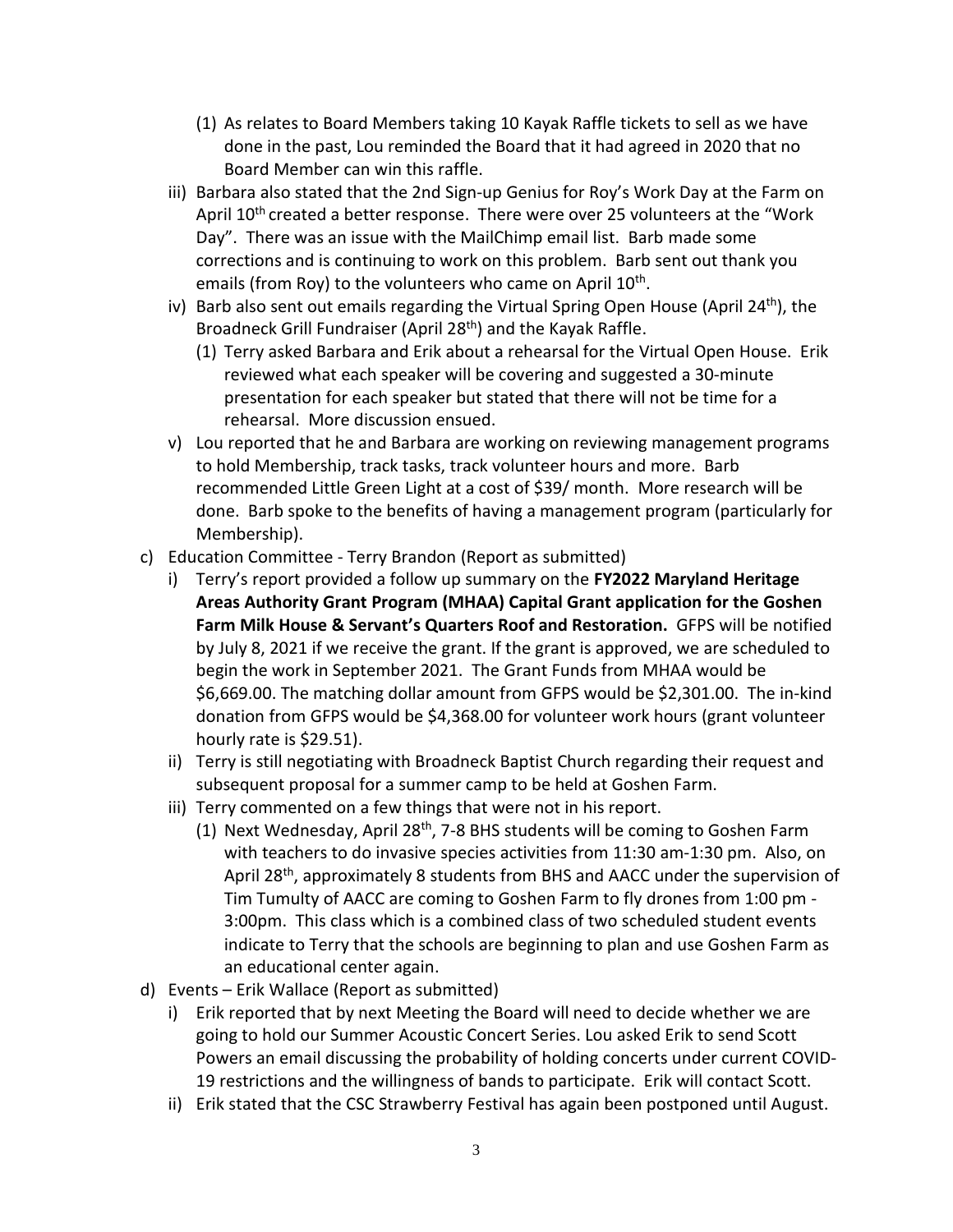- e) Financial Development Lou Biondi (Report as submitted)
	- i) Lou reported that he had nothing to add to this section of his President's report.
- f) Garden Bob Nestruck (Report as submitted)
	- i) Wi-Fi service has greatly improved since Roy installed the Wi-Fi extender on the Farm House southern chimney and Bob cleaned the modem cable connections. Bob will still try to get a new modem from Broadstripe.
	- ii) Roy had a question regarding some of the plots that are full of weeds and Gardeners' concern about the failing "water bibs"(nozzles). Bob responded that the Gardeners are now returning and are weeding and preparing their plots, but they have until June 1<sup>st</sup> to comply with the Sharing Garden rules. Bob will replace the two broken "water bibs". **(Action Item: 443-04-21)**
- g) Grounds Roy Benner (Report as submitted)
	- i) Roy reported that Audrey Lengbeyer, President of the Cape St. Claire Garden Club (CSCGC) called him and said our trees were in. The CSCGC is donating 30 "buffer" evergreen trees to plant on the Farm. Roy is planning on planting the trees along what was the original Goshen Farm driveway He will plant these trees over the next several weeks. Lou asked Roy to let him know when he would be planting the trees and if Lou is free, he will help plant.
	- ii) Roy reported to Bob that Dan Perry's daughter, Beverly, will not be continuing with her plot this year. Bob stated that there are 3 Members on the waiting list. Bob asked Becky to send him the information on the Member who is first on that waiting list so he can contact them.
- h) History & Research Scott Powers (No report submitted)
- i) Membership -Becky Benner (Report as submitted)
	- i) Becky was pleased to report that we have 178 Membership units as of April 21, 2021. Becky stated that she sent Shannon of Color Fire the information on the 4 new Members that just came in and 1 new Gardener as additions to Color Fire's GFPS contact list.
	- ii) Lou asked Barbara to let Shannon know that the GFPS Board sincerely appreciates all of Shannon's continued work on maintaining our website and updating our Membership contact list on a continuous basis. Barbara will relay this message.
- 8) Review of Action Items and Recurring Action Items
	- a) As relates to **Action Item: 398-07-20**, Becky asked Lou if he was still trying to reach engineer Dave Wallace. Lou responded that he has been in touch with Amy Taylor who is continuing to make corrections on her scale drawing of the Farm House and will send him the corrected drawings in the next several weeks. Lou feels GFPS will need these corrected drawings regardless of the company or engineer that we choose for the final contract bidding process. Lou also contacted the historic restoration construction company, Worcester Eisenbrandt, Inc. and his contact, estimator Dave Democker stated that he will reach out to Dave Wallace to discuss Goshen Farm and the state grant for foundation stabilization. Dave Democker will contact Lou after he has talked to Dave Wallace. Lou will also be contacting Jane Cox for additional engineers that she may recommend for our project. Lou also contacted Ray Gauthier of Lynbrook of Annapolis Construction and is waiting for their response. He does not plan on reaching out to PE,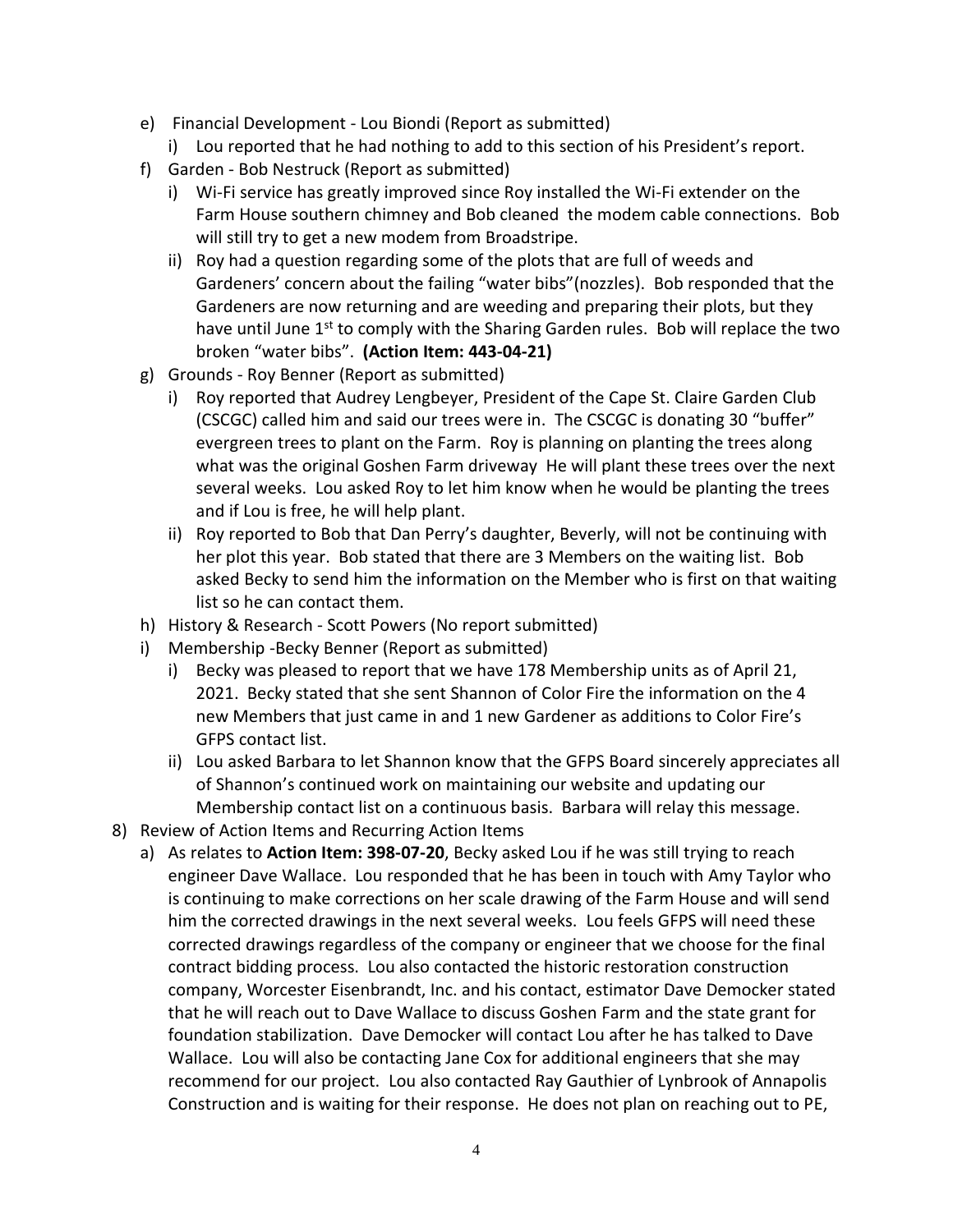Dave Wallace. Mr. Wallace's non- response to dozens of emails and phone calls over the last year requires that we move on regarding selecting contractors and engineers for bids on completing the foundation repairs. **This action is OBE**.

- b) As relates to (**Action Item: 439-03-21)**, Lou has created a half sheet handout to give to persons coming on to the Goshen Farm property who are not Members and encouraging them to become Members. He will resend this handout to the Board. This was marked **Completed**. Becky suggested that this sheet be added as a QR Code in Liam Doyen's Eagle Scout Project. Becky will also put this handout on the Goshen Farm bulletin boards.
- c) (**Action Item 431-02-21), (Action Item: 435-02-21), (Action Item: 438-03-21), and (Action Item: 439-03-21)** were completed**.**
- 9) On-going Business
	- a) *.*Broadneck Grill Fundraiser (April 28, 2021). Lou encouraged Board Members to reach out to family and friends and thanked our Communications Chair for sending out publicity on this fundraiser.
	- b) Lou asked the Board If they had received his email regarding Ann Brice Worthington's book. They had. Terry asked for a quick explanation on what our arrangement would be regarding the book sale. Lou said Ann is going to proceed with the publication of her book. The layout of the book is being done by her daughter-in-law, Gail Erbe. Ann would like to sell the book at GFPS events and elsewhere but would like to recoup the publishing costs before giving GFPS any proceeds from the sale of the book. Lou will be talking to Ann's daughter-in-law, Gail, next week to ask more questions. The Board would like to see the book before we finalize our arrangement. Lou will discuss their final proposal at the May Board Meeting.
	- c) Review of draft Procurement Policy
		- i) The Board reviewed and corrected the purchase amount ranges for the various categories of purchases (**Category 1**. Purchases made by the Society of items included in the Annual Budget or approved by the Board of Directors in an amount of less than **\$500.00**. **Category 2. Micro Purchases** are defined as purchases between **\$501.00 and \$,1000.00**. **Category 3. Small Purchases** are defined as purchases between **\$1,001.00 and \$3,000.00**. **Category 4**. **Major Purchases** are defined as purchases of **\$3,001.00 and above**.) Lou went on to state that he did not believe the Procurement Policy should become part of the GFPS By-Laws. Policies should not be part of our By-Laws which is "cast in stone". Policy should be fluid and adaptable and not be constrained by the need to amend the policy under the constraints of a By-Law amendment that happens only at the Annual Membership Meeting (each January) and is presented and voted upon by the Members attending.
		- ii) Becky pointed out to Lou in correspondence on the Procurement Policy, that not only do we need the Policy in writing, but we need to be able to show that we followed the Policy. Lou therefore added specific language regarding each level of procurement; what steps must be followed, and what information and documentation must be included by the Board Member making the procurement.
		- iii) Lou stated that any Board Member who has changes, suggestions, or additions, they send these out to the entire Board. At the next Meeting, the Board will review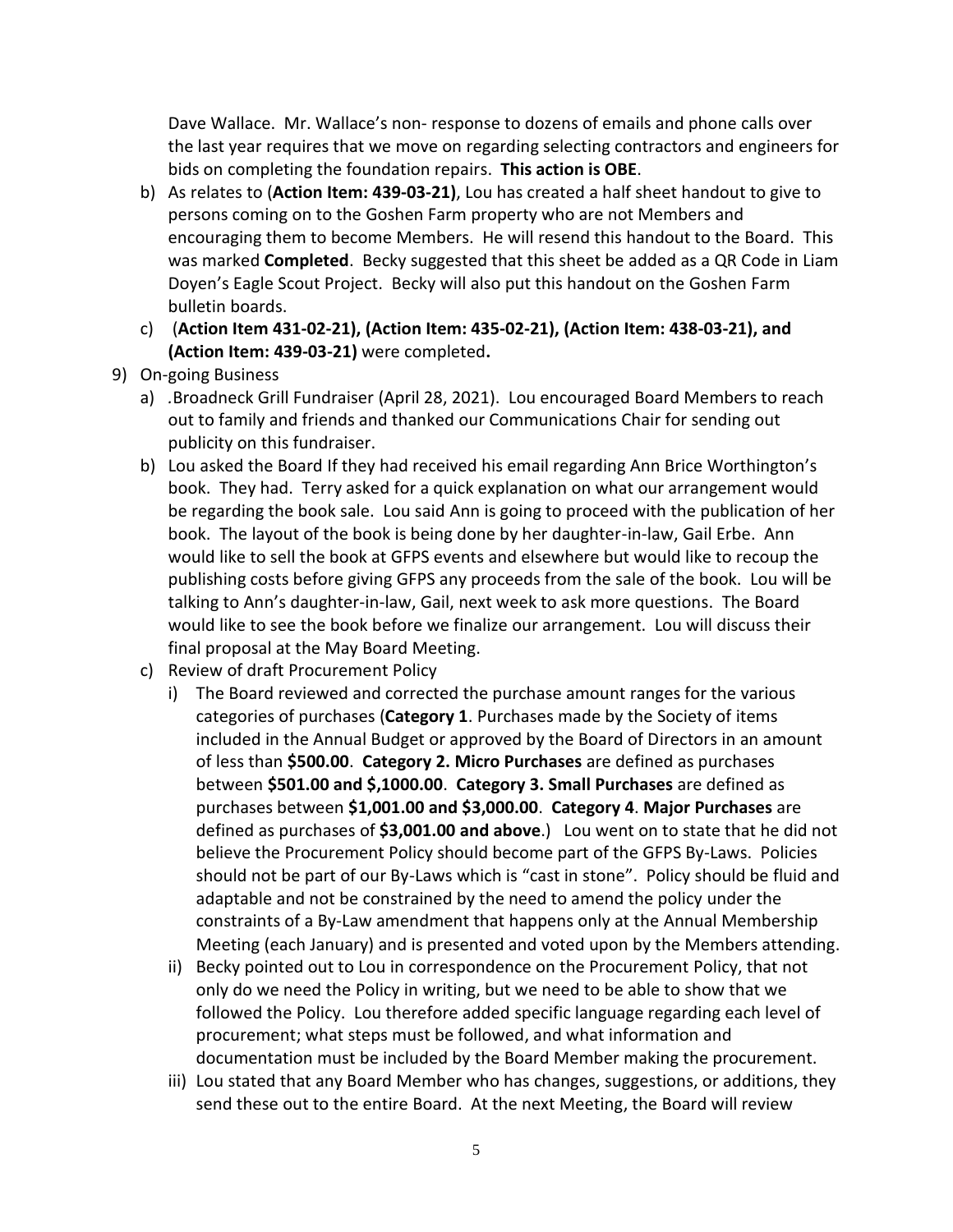these, make changes, and get a "sense of the Board". At the following Meeting, the Board can vote on approval of the Procurement Policy.

- d) Handout to visitors was covered under Review of Action Items.
- e) Review of Economy Pest Control proposal for termite inspections and treatment.
	- i) Lou included the proposal by Economy Pest Control, Inc. in his Meeting packet sent out to the Board. Lou spoke to the benefits of signing a contract with Economy Pest Control which falls under the \$500.00 threshold which requires only Board approval. Roy stated that they gave GFPS a discount for the emergency work they did regarding the rat infestation around the Hoop House. Discussion ensued. Linda Paez stated that although this can be approved by the Board, she would like to get quotes from other pest control companies. The Board agreed. (**Action Item: 444- 04-21)** Becky made a motion to table the decision on the Economy Pest Control, Inc. contract until the May Meeting in order for Linda to get quotes from other companies. Terry seconded and the motion carried.
- f) .Broadneck Baptist Church (BBC) proposal for Arts & Music Summer Camp
	- i) Terry Brandon sent out this proposal to the Board for review. Terry sees this request as a partnership rather than a client contractual relationship. He believes we want to be an organization that brings about cooperative community events in a positive way. He also feels that having these partnerships will enhance GFPS's ability to get grants as the aspect of community partnerships is frequently part of the grant application. This is our first organization request for use of Goshen Farm. Each request from community organizations will be decided on its individual merits. Terry also spoke to the Farm's cost for forming this partnership (mowing, port-a-potty, etc.) and other considerations. According to this proposal, the BBC's insurance policy would cover the participants if it is a church-approved activity. (GFPS would need to have a copy of this policy or an "Additional Insured" endorsement.) BBC would rent a second port-a-potty and cover the cost. BBC would set up removable tents for the activities. BBC will follow all current County/CDC COVID protocols and primary adult leaders would be vaccinated.
	- ii) Sharon discussed that in the proposal under **How the Farm could partner with BBC,**  it stated, "Possible demonstrations from people knowledgeable about the Farm…its history and environmental work…" Providing this would require that GFPS volunteers sign up and be available to provide the demonstrations. As Educational Programs Coordinator, Terry needs to make sure the volunteers are available for this and other partnerships GFPS may agree upon. Terry feels that GFPS needs to reach out to our Membership for volunteers willing to be trained and willing to volunteer in this capacity. (GFPS does not have a Chair for the Volunteers Committee.)
	- iii) Lou also discussed how this partnership could increase not only our Membership but increase the number of people in the area who learn about Goshen Farm.
	- iv) Linda Paez suggested that GFPS could reach out to our Membership to recruit docents for training.
	- v) Becky mentioned that the pastor's family has signed up for a Household Membership.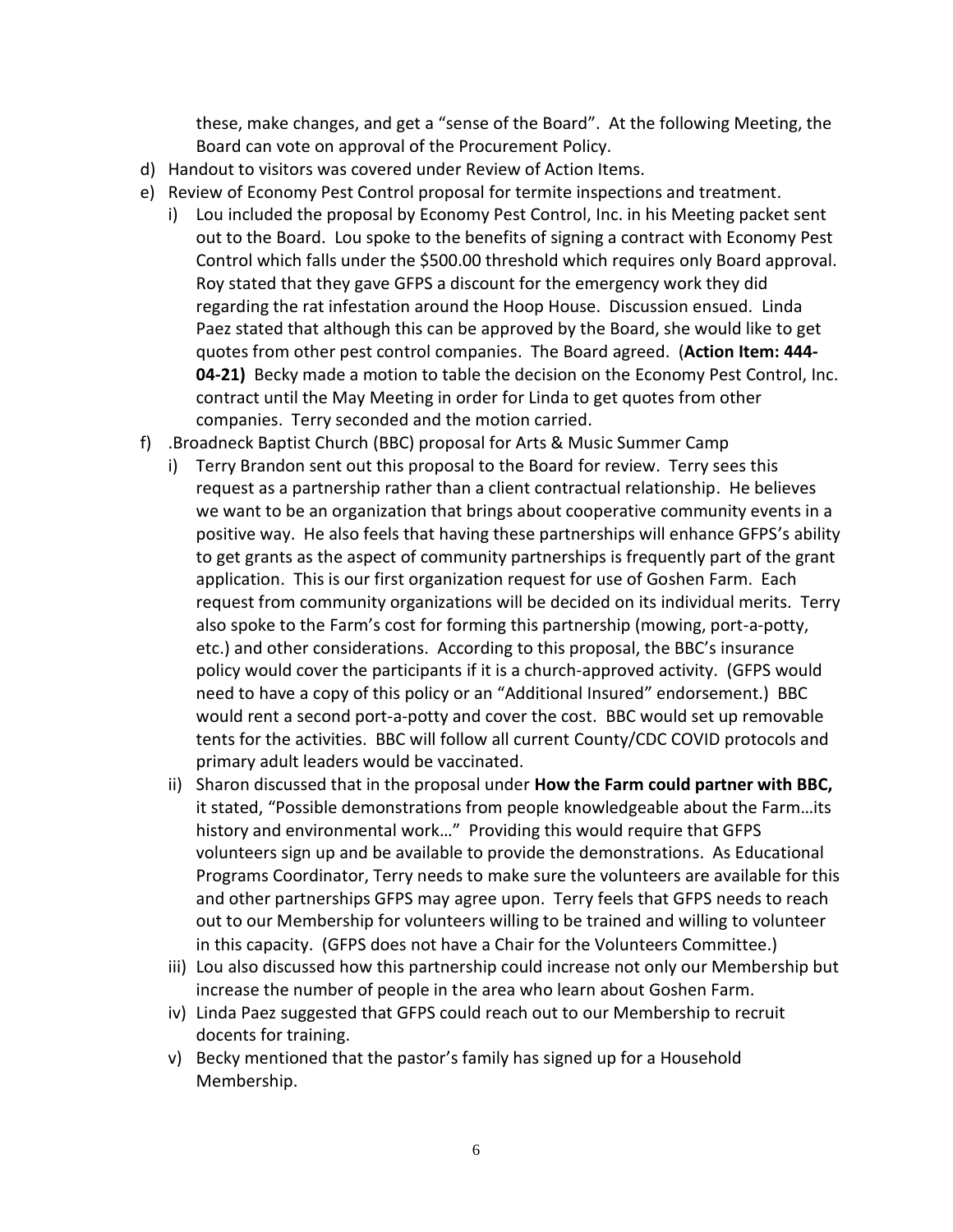- vi) Erik Wallace made a motion that the Board approve the Broadneck Baptist Church proposal to hold a Music and Arts Camp at Goshen Farm on dates to be negotiated with a maximum of 24 children accompanied by 4 adult leaders and six to eight teen-age helpers as detailed in BBC's proposal to GFPS. Becky seconded and the motion carried.
- vii) Children's play area at Goshen Farm Terry Brandon
	- (1) Terry mentioned that Stephanie Schwenk and Jessica Smith, GFPS Members would be willing to plan and work on a children's play area. Stephanie Schwenk has created a play area in her back yard. Terry also stated that there is "due diligence" that the Board would need to perform regarding liability, etc. There is a no-match grant available for this play area through the Chesapeake Bay Foundation.
	- (2) Docent Education Program Terry Brandon
		- (a) Terry envisions this as a program to educate students to become docents. Terry has spoken to Member, Patty Feldt and she is interested in training some students. It is a different "intern" opportunity for students. Terry envisions a time in the future when we open Goshen Farm several weekends a month for tours. Terry has spoken to several historic organizations that use student docents and they raved about them. Lou feels the AACPS PVA Program, and the Community Service Program could be involved in this endeavor.
	- (3) Terry suggested that when we are ready for these regularly scheduled tours, we reach out to Hancock's Resolution and the Sandy Point State Park Farm House and try to schedule tours on the same day. Visitors could tour more than one historic site on the same outing.

## 10) New Business

- a) Certificates of Appreciation
	- i) Sharon recommended to the Board that GFPS recognize Board Members who resign, do not run for reelection, or run but are not elected with Certificates of Appreciation. These Certificates should have some detail about accomplishments during their term(s) in office. Discussion ensued. Terry suggested we have a place in the Farm House to recognize Board Members since GFPS's inception. Becky suggested little brass name plates on a plaque. All Board Members who are no longer on the Board and in good standing with the Society will receive a Certificate of Appreciation starting in 2020. Bob Nestruck seconded the motion. The motion carried. Lou will look for a room to place a plaque with name plates. He will also call Victory Awards for pricing.
- b) Discussion on the loss of long-term Member, John "Danny" Tester in April.
	- i) Roy stated that John's eldest daughter, Amye sent Roy an email suggesting that the family would like to donate (or the cost of) something at Goshen Farm in remembrance of their father. Amy discussed options such as a bird feeder, a bench, or something educational or child related. Barbara Morgan suggested that a tree be dedicated in the Memorial Grove. Roy's daughters, who are life-long friends with Danny Tester's daughters, told Roy they would pay for the cost of a plaque in the